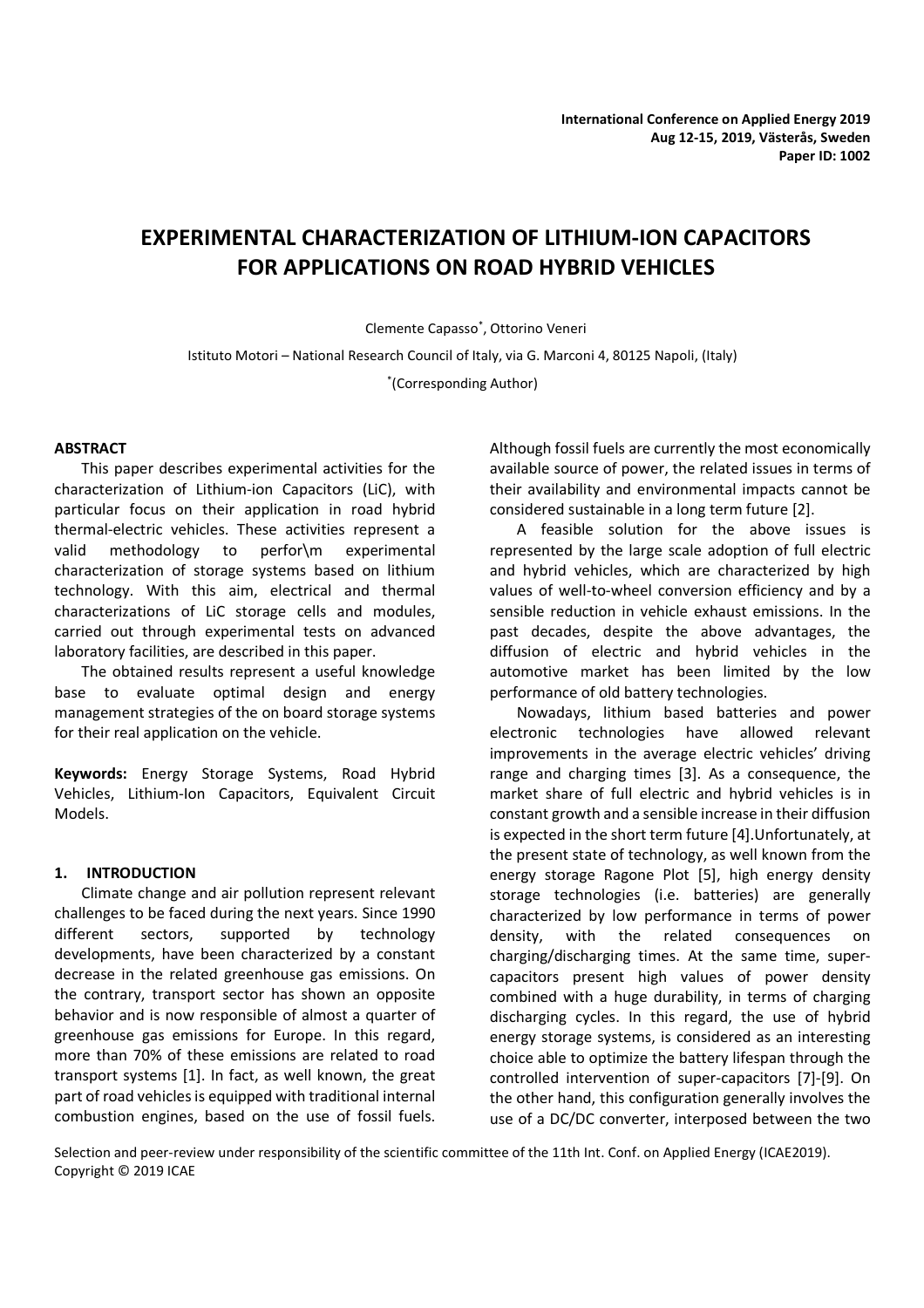storage units, with a consequent increase in costs and vehicle weight.

In recent years, starting from the above considerations, scientific and engineering community efforts have been mainly focused on the development of new storage devices able to combine the advantage of batteries and super-capacitors in a single storage cell. Among those, Lithium-ion Capacitors (LiCs) are considered worthy of investigation for their application in the automotive field, because of their promising performance in terms of durability, power and energy density. In this regard, this paper is focused on the experimental set-up and tests for modelling Lithium-ion capacitors, with specific attention to their application in the automotive sector.

#### **2. EXPERIMENTAL SET-UP**

As already mentioned in the Introduction section, Lithium-ion capacitors can be considered as a hybrid energy storage technology, which combines the advantages of both super-capacitors and lithium ion batteries. In particular, similarly to classical supercapacitors, their positive electrode is based on activated carbon material, able to store energy by means of capacitive mechanisms. On the other hand, similarly to lithium-ion batteries, a lithium intercalation/insertion carbon material is used as negative electrode in order to store energy through faradaic reactions [10]. In comparison with classical super-capacitor technology, the introduction of this lithium ion negative electrode involves a higher operative voltage values, which results in an increase in energy density between 40 and 70 % [11].

The experimental tests reported in this paper have been carried out with reference to a ULTIMO 2300F LiC cell, characterized by a prismatic shape and is distributed in Europe by JSR Micro NV. The main characteristics of the 2300 F LiC cell are reported in Table I.

In this case, unlike super-capacitor technologies, the presence of lithium based negative electrodes does not allow zero-voltage operative conditions. As consequence, the minimum voltage of 2.8 V should be respected in order to avoid undesired electrical and thermal behaviours of the cell. An important aspect to be considered about the LiC technology, in comparison with classical electrical double layered capacitors, is represented by the strong impact of the operative temperature on their electrical performance [12]. Therefore, the experimental set-up reported in this

paper is focused on a complete characterization of LiCs both from electrical and from thermal point of view.

| Range of Operating Temperatures (°C) | $-30^{\sim}70$  |
|--------------------------------------|-----------------|
| Maximum Voltage (V)                  | 3.8             |
| Minimum Voltage (V)                  | 2.2             |
| Capacitance (F)                      | 2300            |
| ESR ( $m\Omega$ )                    | 0.6             |
| $DC-IR$ (m $\Omega$ )                | 0.7             |
| Weight E-density (Wh/kg)             | 8               |
| Volume E-density (Wh/L)              | 14              |
| -20°C Capacitance ratio(vs 25 °C)    | 85 %            |
| 70°C Capacitance ratio(vs 25 °C)     | 100 %           |
| Cell size (mm)                       | 150.0x93.0x15.5 |
| Cell weight (kg)                     | 0.365           |
| Range of Operating Temperatures (°C) | $-30^{\sim}70$  |

Table I: Main characteristics of ULTIMO 2300F LiC cell

From the electric point of view, experimental tests have been carried out by means of a storage system laboratory test bench, specifically design to run steady state and dynamic charging/discharging cycles on storage unit under test. In particular, those cycles can be programmed by the user by means of a software interface, which is realized in Labview environment. The software interface controls the operations of 120 *A* – 80 *V* DC power supplier and a 240 *A – 120 V* DC electronic load. Both the above device can be set to work in a restricted voltage range, in order to obtained more detailed evaluations at single cell voltage level.

The functional scheme of the storage system laboratory test bench is reported in Fig 1.



Fig 1 Storage system laboratory test bench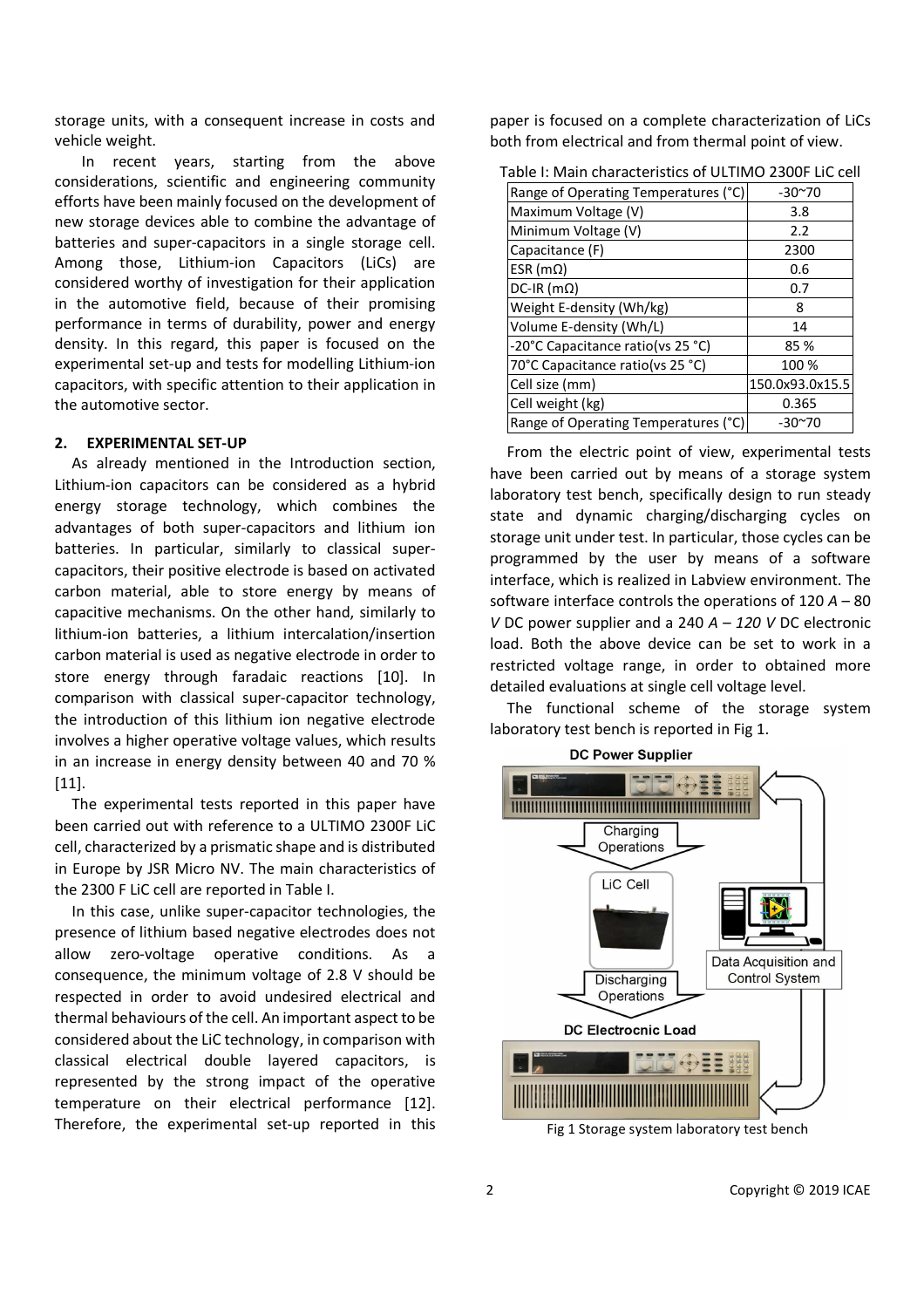The DC power supplier and the DC electronic load are produced by ITECH ELECTRONIC CO. and are respectively identified by the codes IT6512C and IT8814C.

Thermal characterization of the LiC cell has been performed by means of a climate chamber, with and internal volume of 340 l, able to perform temperature and humidity control during the tests. The thermal chamber is also equipped with a nitrogen inlet, in order to reduce the amount of oxygen within the chamber and avoid risk of fire. A picture of the climate chamber is shown in Fig 2.



Fig 2 Picture of the climate chamber

The chamber can be controlled by means of an on board software interface, which can be accessed either through the front touch panel or through a remote web connection from an external PC/smart device.

The main characteristics of the climatic chamber are reported in Table II.

| rabic in ividin characteristics or the cimidate charmocr |                        |  |
|----------------------------------------------------------|------------------------|--|
| Volume (I)                                               | 337                    |  |
| Internal Dimensions (mm)                                 | 601x810x694            |  |
| External Dimensions (mm)                                 | 875x1786x2015          |  |
| Rated Power (kW)                                         |                        |  |
| Temperature Control (°C)                                 | $-35^{\sim}+180$       |  |
| Relative Humidity Control (%)                            | 10~98                  |  |
| Average Variation Speed (°C/min)                         | 4                      |  |
| Volume E-density (Wh/L)                                  | 14                     |  |
| -20°C Capacitance ratio(vs 25 °C)                        | 85%                    |  |
| 70°C Capacitance ratio(vs 25 °C)                         | 100 %                  |  |
| Number of P100 Probe                                     | 4                      |  |
| <b>Communication Modes</b>                               | wi-fi, Ethernet cable, |  |
|                                                          | <b>RS232</b>           |  |
| <b>On-board Acquisition and Control</b>                  | MyKratos™              |  |
| Software                                                 |                        |  |
|                                                          |                        |  |

The chamber is also equipped with thermally insulated lateral ports in order to allow the connection of electric cables, from external devices to the cell under test inside the chamber.

### **3. RESULTS AND DISCUSSION**

Preliminary tests on the Lithium-ion capacitor cell have been performed, in order to evaluate its steady state performance at constant temperature.

With this aim, the climate chamber has been set at a constant temperature of 25°C with no humidity control. In this conditions charging/discharging tests have been carried out with current values of 20 A, 40 A, 60 A, 80 A and 100 A.

The main results of these experimental tests are shown in Fig3.



Fig 3 Experimental results of charging (A) and discharging (B) tests on the LiC 2300 F cell at 25°C

In particular, in all the steady state tests at 25°C, the LiC cell has shown the expected behavior with an evaluated capacitance value of about 2300 F and a